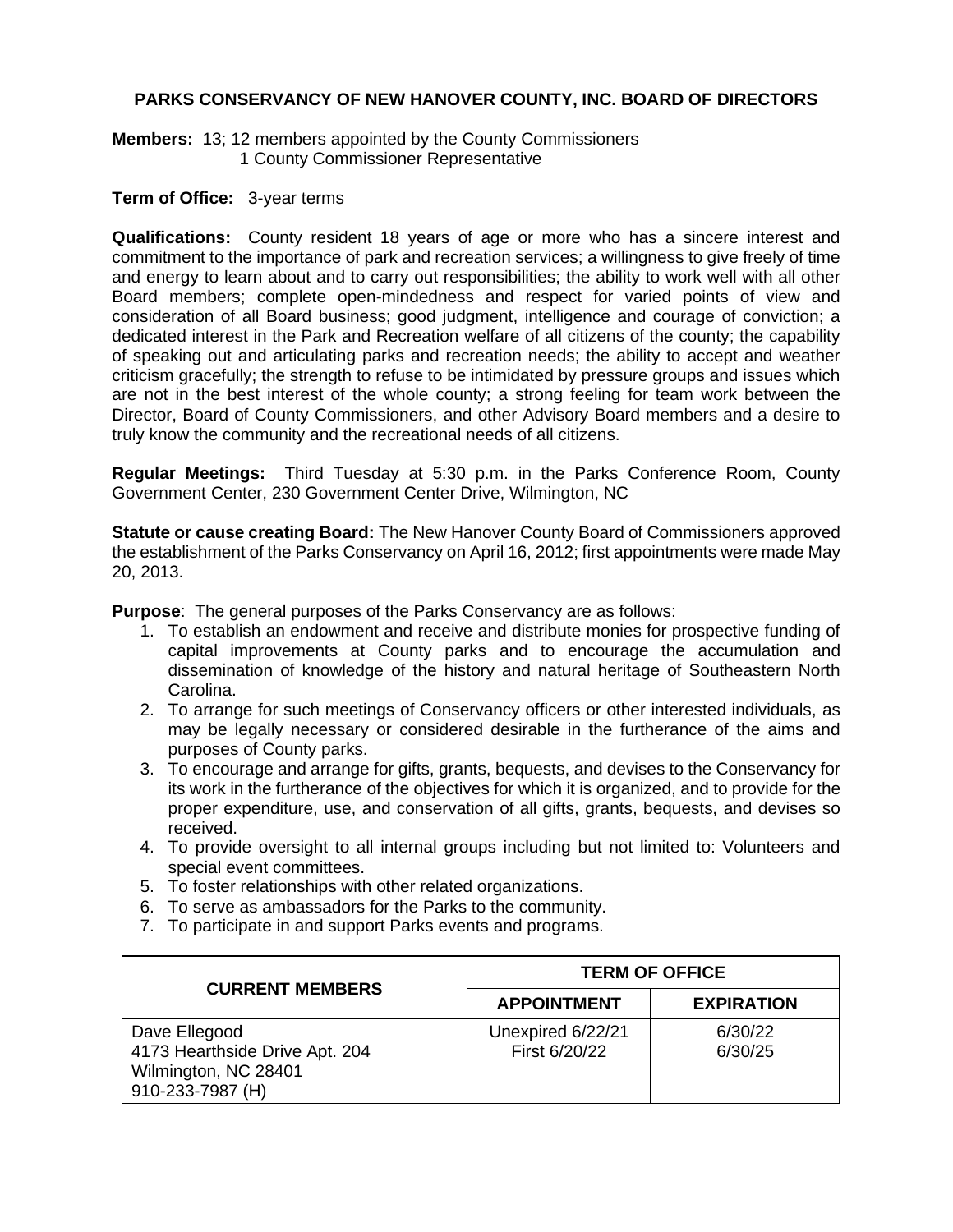# **PARKS CONSERVANCY OF NEW HANOVER COUNTY (CONT.)**

| <b>CURRENT MEMBERS</b>                                                                                                                                         | <b>TERM OF OFFICE</b>                  |                    |
|----------------------------------------------------------------------------------------------------------------------------------------------------------------|----------------------------------------|--------------------|
|                                                                                                                                                                | <b>APPOINTMENT</b>                     | <b>EXPIRATION</b>  |
| Jessica Gray, President<br>8115 Masonboro Sound Road<br>Wilmington, NC 28409<br>910-540-3783 (C) 910-833-5290 (H)                                              | First 6/18/18<br>Second 6/22/21        | 6/30/21<br>6/30/24 |
| Cheryl W. Hannah<br>2008 Jumpin Run Dr.<br>Wilmington, NC 28403<br>919-815-0843 (C)                                                                            | First 6/18/18<br>Second 6/22/21        | 6/30/21<br>6/30/24 |
| <b>Karl Hess</b><br>315 Bladen Street<br>Wilmington, NC 28401<br>703-946-0748 (H)                                                                              | First 6/22/21                          | 6/30/24            |
| Mark J. Ihnat, Vice-President<br>6426 Chalfont Circle<br>Wilmington, NC 28405<br>910-616-5131 (C)                                                              | Unexpired 12/17/18<br>First 6/15/2020  | 6/30/20<br>6/30/23 |
| Mona Osmer<br>461 Racine Drive #203<br>Wilmington, NC 28403<br>703-994-6261 (H)                                                                                | First 6/22/21                          | 6/30/24            |
| Jim Orr<br>437 Middle Grove Lane<br>Wilmington, NC 28411<br>919-360-3777 (C)                                                                                   | Unexpired 10/21/19<br>First 6/20/22    | 6/30/22<br>6/30/25 |
| <b>Tony Pagrabs</b><br>341 Mcivers Aly<br>Wilmington, NC 28401<br>910-409-1392 (C) 910-251-5460 (W)                                                            | Unexpired<br>First 6/22/21             | 6/30/21<br>6/30/24 |
| Spero Pekatos, Treasurer<br>313 Nottingham Lane<br>Wilmington, NC 28409<br>910-859-3141 (C)                                                                    | First 6/17/19<br>Second 6/20/22        | 6/30/22<br>6/30/25 |
| <b>Philip White</b><br>1904 Washington St.<br>Wilmington, NC 28401<br>910-795-9157 (C)                                                                         | First 6/15/20                          | 6/30/23            |
| <b>VACANT</b>                                                                                                                                                  |                                        | 6/30/24            |
| <b>VACANT</b>                                                                                                                                                  |                                        | 6/30/25            |
| <b>County Commissioner Representative</b><br>Jonathan Barfield, Jr.<br>230 Government Center Drive, Suite 175<br>Wilmington, NC 28403<br>798-7306 (NHC Office) | Appointed 1/7/19;<br>12/16/19; 1/19/21 | Undesignated       |